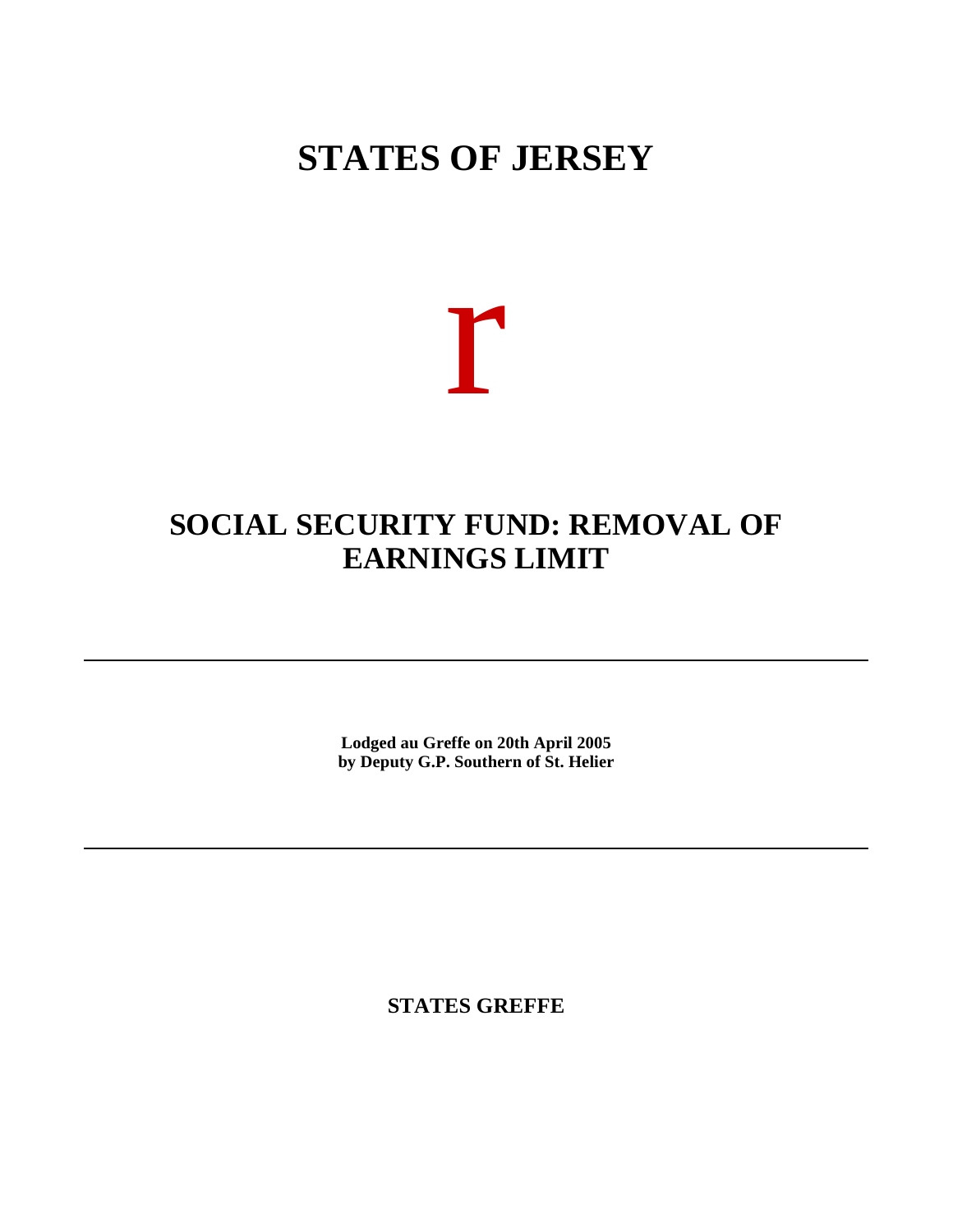### **PROPOSITION**

#### **THE STATES are asked to decide whether they are of opinion**

- (a) to agree that, with effect from 1st January  $2006 -$ 
	- (i) the earnings limit for employee contributions to the Social Security Fund, and
	- (ii) the earnings limit for employer contributions

should be removed, and

- (iii) the overall contribution rate should be increased from that date by 0.5% annually (made up of a 0.25% increase in the employer contribution and a 0.25% increase in the employee contribution), until the requirement for supplementation is eliminated;
- (b) to charge the Employment and Social Security Committee, in conjunction with the Finance and Economics Committee, to bring forward for approval the necessary legislation to give effect to the proposal.

DEPUTY G.P. SOUTHERN OF ST. HELIER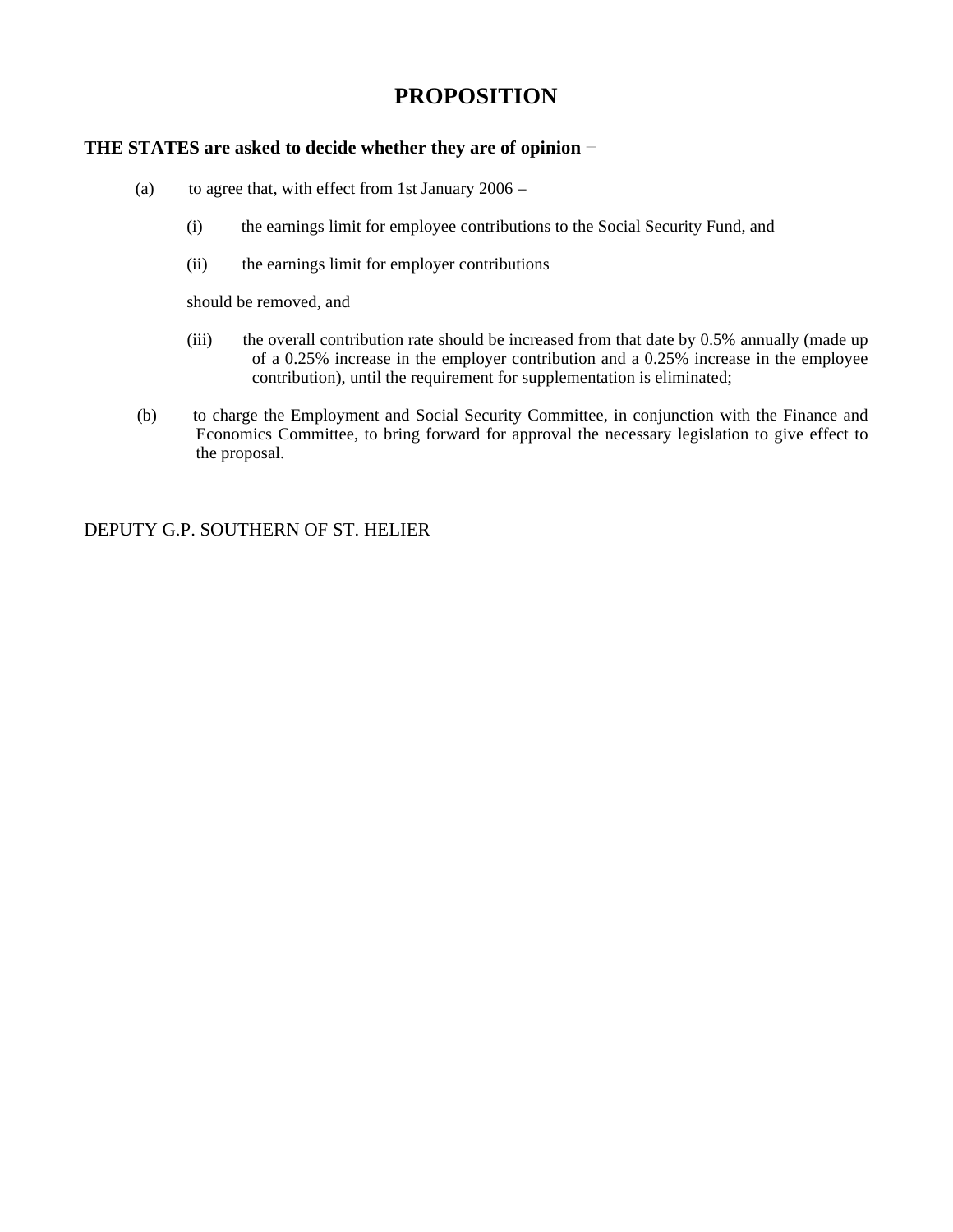#### **REPORT**

#### **Principles**

The Finance and Economics Committee make much of their set of principles in the report which accompanies the Fiscal Strategy (pp.29 – 36) to justify their choice of tax-raising mechanisms. I, too, wish to start with a set of tax principles taken from my paper in December 2004, which caused the Committee to postpone debate on the fiscal strategy until now. The unfortunate fact is that in the intervening time, very little has changed in the proposals being presented; we may have a better understanding of the measures, but the measures themselves, principled or not, remain fundamentally flawed. Here are my principles, only some of which are met by this limited set of amendments –

- 1. Wherever possible, changes to tax structure should be progressive rather than neutral or regressive, i.e. higher earners should pay at a higher rate.
- 2. All sectors should contribute something to the increased burden. Wherever possible, however, those least well off should be protected.
- 3. Changes to existing taxes are to be preferred to fresh taxation measures; this means that systems are already in place for collection, thus administration costs are minimised.
- 4. Since employers are to be the main beneficiaries of the zero/ten proposals, some of their tax bonanza should be recouped.
- 5. The context for any changes rests on the premise that the "fairest" means of taxation is income tax, in that it is the only tax that is adjusted to individual circumstances.

What we must bear in mind in any consideration of taxation is that Jersey remains a low tax regime. Recently published comparisons with other jurisdictions show how little tax we pay as a proportion of national income.

#### **Total tax take as percentage of GDP (2003)**

| U.K.            | 35.3 |
|-----------------|------|
| <b>IOM</b>      | 31   |
| <b>Guernsey</b> | 19.3 |
| <b>Jersey</b>   | 14.5 |

Thus when we consider taxation in relation to our competitiveness, we have ample scope for manoeuvre. The reality is that excellence in our public services has been produced at a remarkably efficient cost.

The intention of Finance and Economics is to raise  $\text{\pounds}50 - \text{\pounds}60$  million towards the projected  $\text{\pounds}80 - \text{\pounds}100$  million loss of tax revenue from the zero/ten proposals, as follows –

| GST at $5\%$                  | $£45$ million |
|-------------------------------|---------------|
| <b>Phasing out allowances</b> | £10 million   |
| <b>ITIS</b>                   | $£5$ million  |

In terms of the lost tax revenues, the breakdown of reduced taxation is as follows –

| 10% (Finance sector) | £60 million |
|----------------------|-------------|
| 0% (non-finance)     | £30 million |

The Fiscal Strategy is designed to raise over £50 million to make good the shortfall in tax revenues caused by the move to zero/ten using 2 principle measures. The main revenue generating measure is GST. However, I believe such a radical change to our tax structure is premature in the absence of any measure to address a pre-existing defect in the structure, namely, supplementation. Whether or not we have to generate revenue to fill the zero/ten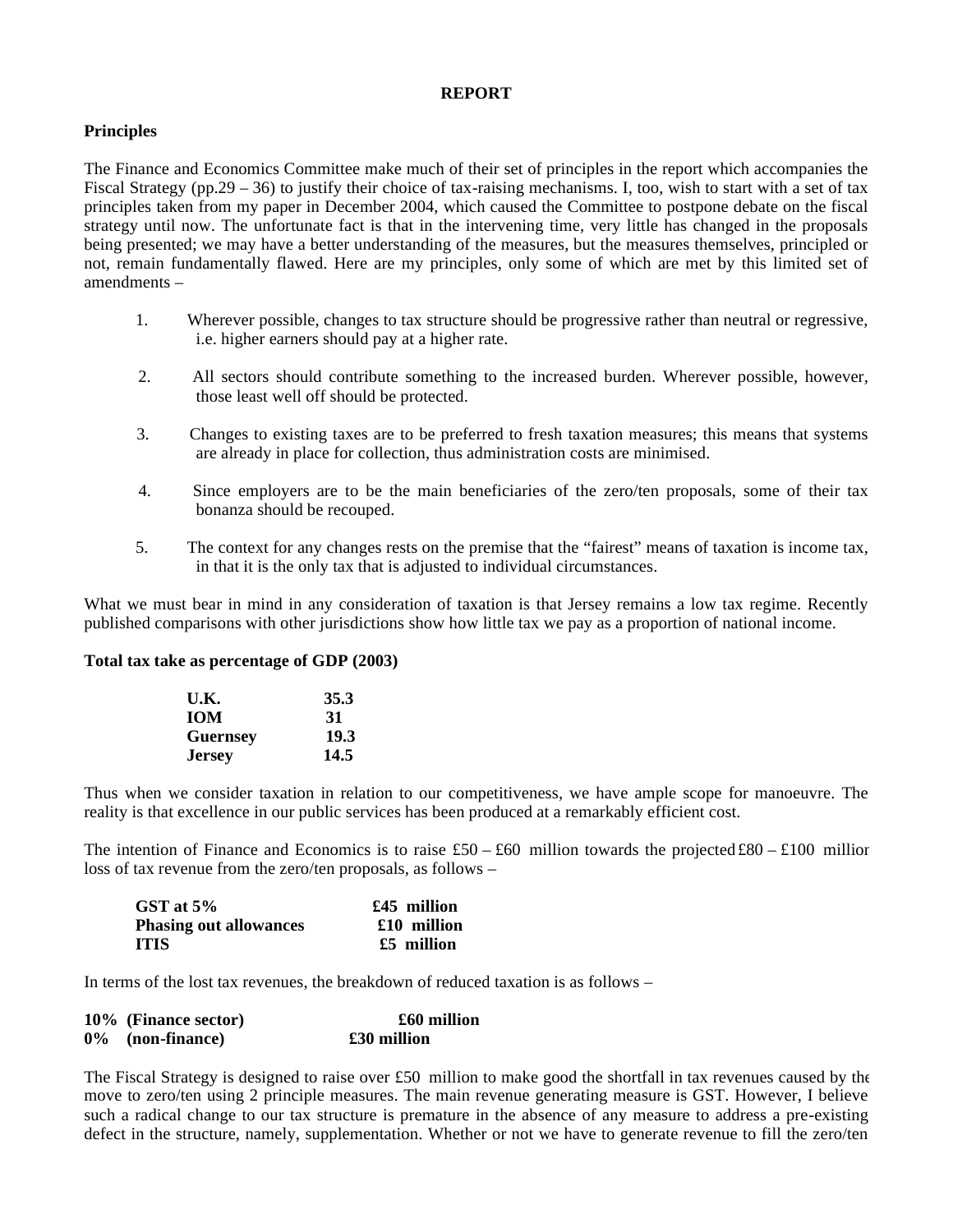black hole in 2009, we should and must act to prevent the continuing growth in supplementation.

#### **Why not GST?**

The Finance and Economics Committee have vested considerable energy and effort in attempting to convince the Jersey public that the best way to raise a substantial proportion of the missing revenue is a Goods and Services Tax (GST). This they have so far failed to do. They have failed to do so because the balance of the arguments over which is the best of the possible alternative tax-raising methods is not as clear-cut as they would have us believe. The Guernsey authorities have recently opted for a form of payroll tax as its preferred choice.

The arguments are put forward in much detail in the OXERA paper of February 2005 "Which tax is best suited to Jersey's objectives?" This document clearly illustrates the objectives of this government, which are to spread the tax burden required to raise the 0.15% of GVA as widely as possible *apart from the finance sector*. But even within this objective, and using the criteria set out by Finance and Economics to judge them, the paper presents only marginal differences between the alternative taxes. For example –

#### **Efficiency and equity**

Neither payroll taxes nor a GST are easily adapted to promote vertical equity (that is, a progressive tax system).

Either tax system may provide a relatively efficient way of raising revenue.

#### **Administration and compliance costs**

GST is quite expensive to set up and administer.

Payroll taxes, in contrast, can make use of existing administrative capacity.

#### **The impact on financial services**

A GST and a payroll tax will have an impact on financial services and those who work in the sector (unless, in the case of payroll taxes, *or GST – my addition –* they are exempt).

The potential problem (*in either case*) is that many of those working that sector are highly mobile.. and … would have to be compensated with higher pay.

#### **Effects on inflation and competitiveness**

Potential effects on inflation and the international competitiveness of the Jersey economy are … a crucial concern in the transition to a new tax system, which involves Jersey residents becoming worse off.

Either a GST or a payroll tax on employees could lead to inflationary pressure and deterioration in competitiveness

As members will note, there is a very fine line between the two options.

The overall effect of this proposition, if adopted by the States, will be to transfer the burden of supplementation (currently £50 million annually) from general tax revenues to the contributions raised on salaries greater than the current earnings limit and eventually to all contributors. In this way the fund will effectively become self sustaining. It also has the effect of avoiding the need to introduce a GST.

#### **Background**

Funding of the Island's Social Security provision has traditionally been on a 'one-third' principle; that is, one third from employers' contributions, one third from employees' contributions and one third supplementation from States' taxation revenue. The fund has also historically been financed on the pay-as-you-go principle. With this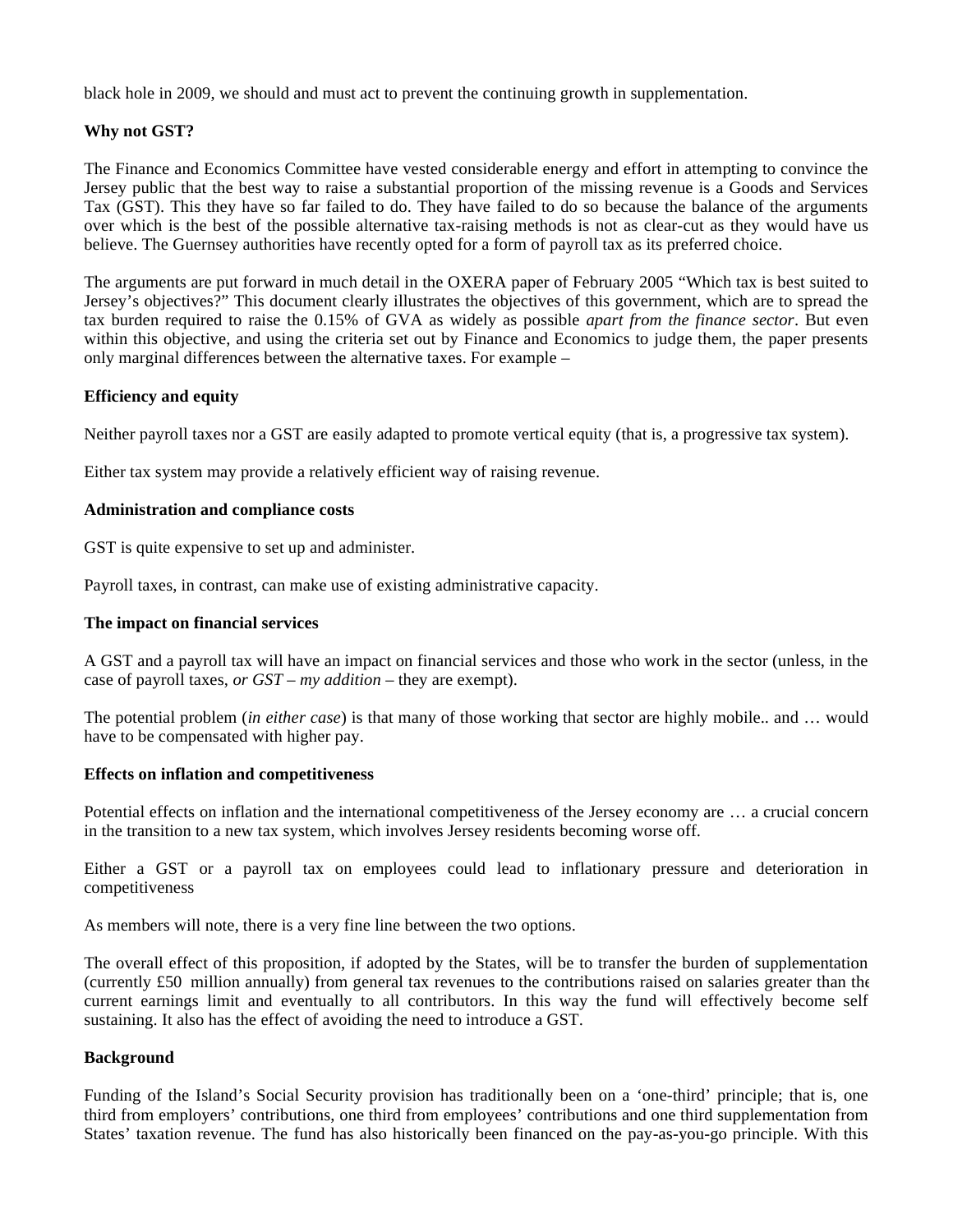method of financing, expenditure on benefits is broadly met by the income from contributions and the States supplement in the same year.

The growth of the Fund, along with the associated Reserve Fund, has been marked since 1974, when it replaced the scheme contained in the Insular Insurance (Jersey) Law 1950. This growth is linked to a number of factors –

- The relative levels of benefits and earnings.
- The increase in the number of benefits.
- Increase in the rates of contribution.
- Increase in the earnings limit.
- The relative numbers of beneficiaries and contributors.

The growth in the Fund over recent years is illustrated by Table 1 below.

| Income £000   |         |        |        |         |         |         | 2002    | 2003     |
|---------------|---------|--------|--------|---------|---------|---------|---------|----------|
|               | 1990/91 | 1995/6 | 1998   | 1999    | 2000    | 2001    | Œ)      | (E)      |
| Contributions | 38,827  | 50,351 | 63,013 | 73,119  | 81,124  | 92,826  | 104,000 | 109, 200 |
| <b>States</b> |         |        |        |         |         |         |         |          |
| supplement    | 14,244  | 19,970 | 25,126 | 30,092  | 36,161  | 41.197  | 48,130  | 50,132   |
| Total*        | 60,855  | 79,113 | 97,470 | 112,534 | 125,736 | 143,870 | 152,130 | 159,332  |

**Expansion of Social Security over last 12 years**

| % States                 | 27  | 28  | 28     | 29     | 31     | 31     | 32     | 32     |
|--------------------------|-----|-----|--------|--------|--------|--------|--------|--------|
| Cont. rate               |     |     |        |        |        |        |        |        |
| $\%$                     | 8.0 | 8.0 | 8.5    | 9.0    | 9.5    | 10.0   | 10.5   | 10.5   |
| Employee                 |     |     |        |        |        |        |        |        |
| rate %                   | 3.5 | 3.5 | 3.85   | 4.20   | 4.55   | 4.9    | 5.2    | 5.2    |
| Employers'               |     |     |        |        |        |        |        |        |
| rate %                   | 4.5 | 4.5 | 4.65   | 4.80   | 4.95   | 5.1    | 5.3    | 5.3    |
| Earnings<br>limit £/year |     |     | 22,704 | 24,768 | 27,264 | 31,728 | 33,048 | 34,700 |

\* includes investment, bank interest and sundry income

#### **Contribution rates**

A contribution rate of 8% of earnings (3.5% paid by the employee and 4.5% by the employer) was set in 1975. This was intended to provide a small margin over a strict pay-as-you-go rate, and it enabled the same rate to be maintained until 1997. It was then decided to increase rates in the light of demographic trends to enable the funds to build up to compensate in a limited way for the ageing of the population over the coming 30 to 40 years. Over the years 1998 to 2002 contribution rates were increased by  $0.5\%$  per annum to  $10.5\%$ .

#### **Earnings limit**

Another variable that can be used to raise income to the funds is that of the level of the earnings limit. This is the amount of earnings above which an insured person's earnings shall be disregarded when calculating the contribution payable. During the period 1998 to 2002 the earnings limit was increased each year by £50 per month in addition to increases in line with earnings. From 2002, the earnings limit has reverted to increases in line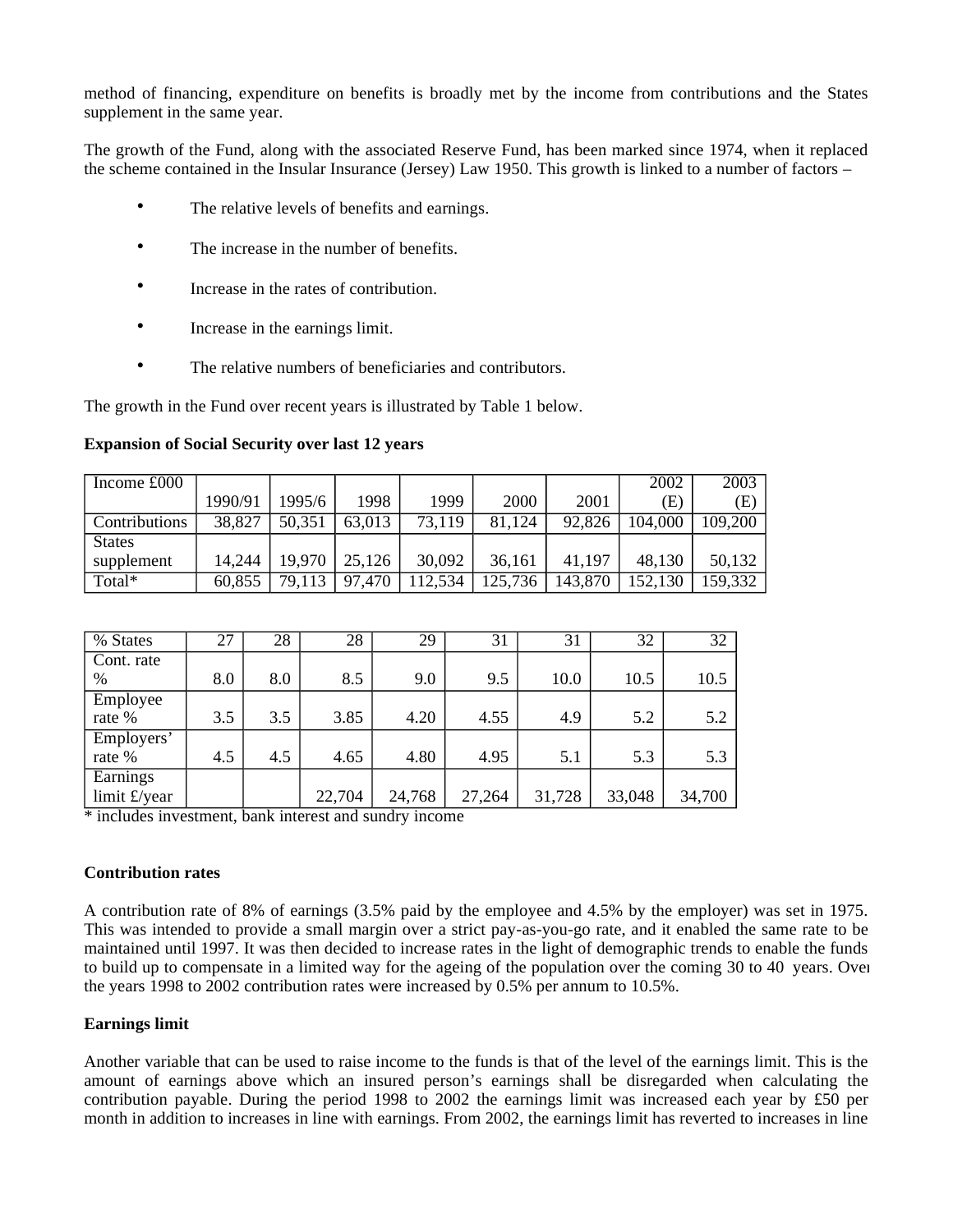with earnings.

By these mechanisms the value of the Social Security Funds as a multiple of annual expenditure should increase from 2.8 in 1996/7 to around 5 by 2010.

The increases between 1998 and 2002 have produced a growth in income of some 31%. Despite this, if the 10.5% rate is maintained, it is estimated that the Reserve funds will be extinguished at some time between the years 2035 and 2042 depending on immigration rates. Alternatively, in order to break even on a pay-as-you-go basis, contribution rates of between 15 and 17.8% are envisaged by the year 2040.

#### **States supplementation**

The actions taken over the period 1998 – 2002 in raising both contribution rates and earnings limit have had the predictable effect of increasing the size of the contribution required from States revenue to keep the fund functional. Supplementation has grown by a factor of 2.5 over the period to stand at £50 million annually.

#### **Relative numbers of beneficiaries and contributors**

The relative numbers of beneficiaries in the scheme is due to rise inexorably as the population ages. Old age pensions, accounting for 67% of the Fund's expenditure in 2000, are expected to rise steadily to around 80% of expenditure by the 2030s. The number of residents over pensionable age will double from just under 12,500 in 2000 to 24,500 by 2035. Already we can see the start of this rise in the number of elderly, with a 15% growth in the number of pensions between 1997 and 2001, whilst the number of contributors has remained relatively static.

There are those who believe that the solution to the problem is to increase the number of contributors by immigration. Without wishing to debate the issue here, even 200 a year net immigration, which might raise the number of contributors in the short term, will only extend the life of the current system by a mere 7 years, or cut the maximum contribution rate required from 17.8% to 15%.

The only other way we might reduce the burden of supplementation would appear to be to cut back on either the number or the level of benefits available, or to reduce the numbers who are eligible to receive benefits. I cannot believe that this is a route that members would willingly take and I am certain that it would not be welcomed by voters. After all what is at stake here is the basic 'safety net' that underpins the fabric of our society.

Whilst the large increases in supplementation that have been seen over the past 5 years (due to the combination of above inflation increases in the earnings limit and increases in the contribution rates) will not be repeated in the immediate future, the current sum of some £50 million annually will continue to grow in line with the rise in earnings.

Many believe that given our current tax and spending deficits in the short-to-medium term, we can no longer afford the current and projected levels of supplementation. To put at its simplest, without the siphoning off of £50 million each year, we would not have a funding deficit. In order to carry on meeting our social security needs, I believe we need a fundamental rethink of the funding mechanism. This proposal contains such a fundamental, but structurally simple change.

#### **Contributions as tax not insurance**

The principal advisors to the previous Finance and Economics Committee, OXERA, discussed changes to social security contributions as a mechanism for increasing States' income in their paper of May 2002 (sections 7.2.2 and 7.4.6). It is interesting to note that in their discussion, the authors consistently refer to the contributions, whether from employers or employees, as a form of tax. The roots of the Social Security Fund are to be found in the Insular Insurance Scheme of 1950. As with many such schemes, this was promoted as a form of insurance on the user-pays principle, i.e. your contributions paid for your own pension/benefits. Since 1974, the Fund has been financed on the pay-as-you-go principle. That is, expenditure on benefits and administration are met broadly from income from contributions and the States supplement in the same year. The distinction between taxation and insurance is not merely a philosophical matter, but is essential to the proposed change in funding.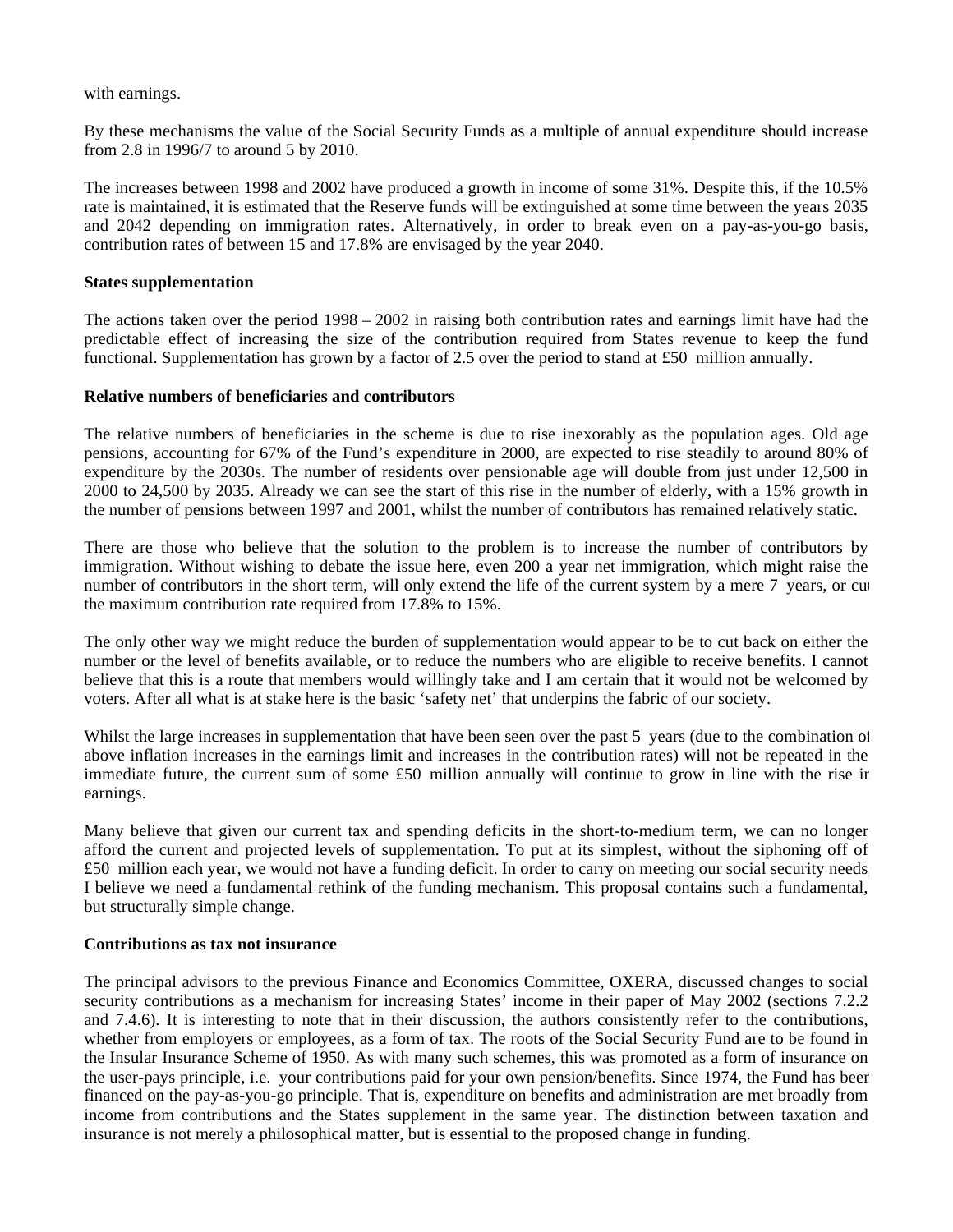In section 7.4.6 of the OXERA paper of May 2002, the authors point out that employees' contributions have the economic effect of a type of income tax because the underlying tax base is the employees' earned income from employment. The distributional differences between this tax and income tax are as follows –

- Social security contributions start at a much lower income level;
- The amount paid by the employee does not take into account personal circumstances (number of children etc.) or income from other sources;
- The total contribution per employee is capped at the earnings ceiling. Earnings above this are not subject to tax;
- The tax is hypothecated to pay for a specific set of benefits. The value of these benefits depends upon the contributions record. This, in turn, relates to the contributions paid by the employer and the top-up provided by the States from other revenue.

The paper points out that, as currently structured, the contributions produce a gradually increasing effective tax rate up to the earnings ceiling and, as a tax, it is therefore progressive. Above the ceiling, however, the total tax paid remains the same no matter what level income rises to. Over this part of the income range, the tax is therefore regressive in that the effective rate of tax decreases as earned income increases.

The net effect of the removal of the earnings ceiling on employees' contributions would, according to OXERA, raise an additional  $£11$  million in contributions. The distribution of this additional income is as follows-

- Those earning below the current ceiling would not be affected.
- Those earning above the current ceiling would pay an additional tax of £5.70 for every  $\pounds$ 100 earned above the ceiling. By way of illustration, at an income of £40,000, this would be approximately £570 more; at £50,000, £1,140 more; and at £100,000, approximately £4,000 more.

The corollary to removing the ceiling on employees' contributions is to do the same for employers. This will raise a further £12 million of income annually. OXERA point out that this means of increasing tax on business has  $\epsilon$ different distribution than the two other methods of increasing income previously exploited from 1998 to 2002. By increasing the contribution rate, all businesses would see their contributions increase by the same proportion (around 50% to raise £25 million). If the ceiling is removed, businesses with higher paid employees would see their contributions increase proportionally more than those with lower paid employees. Thus, the agricultural and tourism industries, with their relatively low wage structures, would be (relatively) protected from increased costs.

It is useful at this stage to examine the recent study from the Employment and Social Security Committee "Social Protection in Jersey – a Comparative Study", where chart 2.12 clearly demonstrates the imbalance between government and employee/employer contributions to social protection finance in Jersey. In comparison with the rest of Europe, we have the second highest government contribution to social protection, at 59% of the total, combined with the second lowest Employer contributions at 19.6%. This measure merely takes a small step to redress this gross imbalance.

My intention is to eliminate completely the need for supplementation from the system, hence the need for the second part of the amendment to raise a further £28 million. This proposal therefore permits the raising of the contribution rates to eliminate this shortfall from 2006. With the ceiling removed, my calculations show that each percentage point rise in the combined employee and employer rate will produce an increase in income of approximately £14 million. Thus even with the worst-case estimate the funding gap should be closed by 2009 by increasing employee and employer contributions by one per cent each. I have suggested that this rise can be phased in over a period of 4 years so that the full£50 million is in place when the zero/ten proposals are felt in 2009.